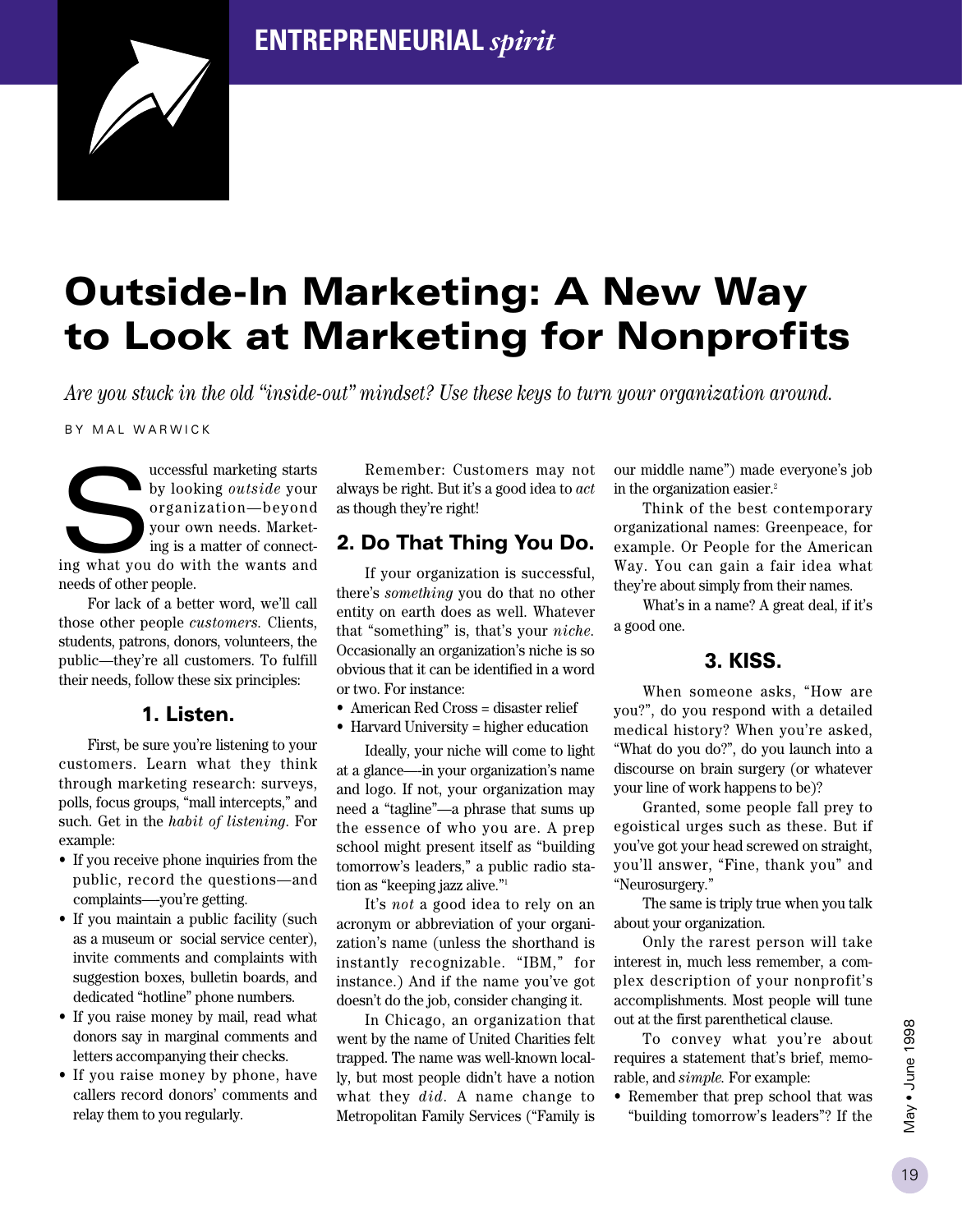headmaster is asked about his school at a party, he'll seem stuffy (not to say lame-brained) if he quotes that tagline verbatim. He'll be more effective if he says, "We provide a solid classical education to outstanding young boys and girls from all over the country. Our students are admitted strictly on the basis of merit, regardless of their economic circumstances." Note that there are just three key words here: *classical, country,* and *merit*-—simple as can be!

• The station manager from that public radio station that's "keeping jazz alive" will probably want to say something like, "If it's jazz, we play it—-Dixieland, the blues, Latin, swing, you name it. Our listeners foot the bill." (Two keywords here: *jazz, listeners.*)

These descriptions are what marketers call "positioning statements." Each pinpoints an organization's unique "position" in the marketplace.<sup>3</sup>

Be sure your positioning statement gets to the heart of who you are and what you do. If your statement is sharply focused and consistently applied, you can effectively stake out your organization's position in the public's mind. Remember: "Keep It Simple, Stupid."

#### **4. Practice Competitive Boredom.**

Most people don't take you as seriously as you take yourself. In fact, they're probably not paying attention to your promotional efforts at all! That's why you have to repeat your message-—probably until you're blue in the face.

You may get bored while repeating yourself. Amend that: You *will* get bored. But, in this age of the information glut, you'll be doing well if anyone gets the message even after "hearing" or "seeing" it a half-dozen times. Because we're so well trained to screen out advertising, we often don't hear or see it at all.

In even the most modest grassroots organization, a number of different communications channels will be available to you. At a minimum:

• word-of-mouth, in public gatherings or casual meetings

- printed material (especially newsletters)
- the telephone.

Larger organizations may make use of a host of other communications channels, including—-to name just a few:

- radio and television, both paid and free
- newspaper and magazine advertising
- e-mail and the Internet
- door-to-door canvassing
- advertising in movie theaters
- "take-me's" (point-of-purchase displays).

One reason "multichannel communications" work well is that everyone has a preferred medium. Some fasten on images, others on words. Some people are more aware of what they hear than what they see. But the biggest reason to use many different channels is that it offers opportunities to *repeat your message.*

#### **5. Never Tell a Lie.**

There are two reasons honesty is the best policy in advertising and promotion:

- It's the right thing to do.
- It works better that way.

Those of us who market for nonprofit organizations bear a special obligation to tell the truth. Society has conferred unique benefits on us, because we act in the public interest. People rightfully expect our behavior to be above ethical reproach. To the extent that we honor that responsibility, our organizations benefit-—because, in the final analysis, our *credibility* is all we've got.

In American culture, truth-telling is honorable and sometimes brings special rewards. Compare the ways two major nonprofits dealt with scandal in recent years:

• When the founder of Covenant House stood accused of abusing children under his care, the organization's leaders moved promptly to investigate the charges. The founder left soon afterward, and his successor quickly established a reputation for candor and forthrightness. The damage to Covenant House's fundraising program was significant but temporary. The

public respected the charity's handling of the scandal. Its trust was upheld.

• More recently, the chief executive of the United Way of America was the center of an even more lurid scandal, one involving not just sex but money as well-—lots of money. Considerable time passed before the organization publicly acknowledged any wrongdoing. Key board members seemed to draw their wagons into a circle to defend their leader. Much later, the charges were proven true in court, but by that time the damage to United Way's reputation had long since been done. The organization's fundraising results were severely depressed as a result. Tragically, local United Ways- whose connections with the national organization were very limited—-took much of the heat. Years later, local United Ways are still paying the price for a scandal they had nothing to do with.

The same principle holds true in less extreme circumstances. Let's say your organization has suffered a setback: A funding campaign fell short of its goal, or a program didn't live up to your clients' expectations. Optimists that we all are, you may be tempted to put the best face on things—omitting mention of that fundraising goal or interpreting the program's outcome more generously than your clients do.

Don't do it. Honesty works better.

People know that things don't always go right. In this increasingly skeptical society of ours, acknowledging your shortcomings wins points. Straightforwardness and candor—and a levelheaded discussion of the reasons why things went wrong—brings respect. In the long run, it also gains support for your organization.

#### **6. Make Lemonade.**

What if you want to advertise a job in a lonely, faraway place where no one speaks English, the salary is a pittance, and the hours can be long enough to warm the heart of a workaholic?

If you're the Peace Corps, you crow about "the toughest job you'll ever love."